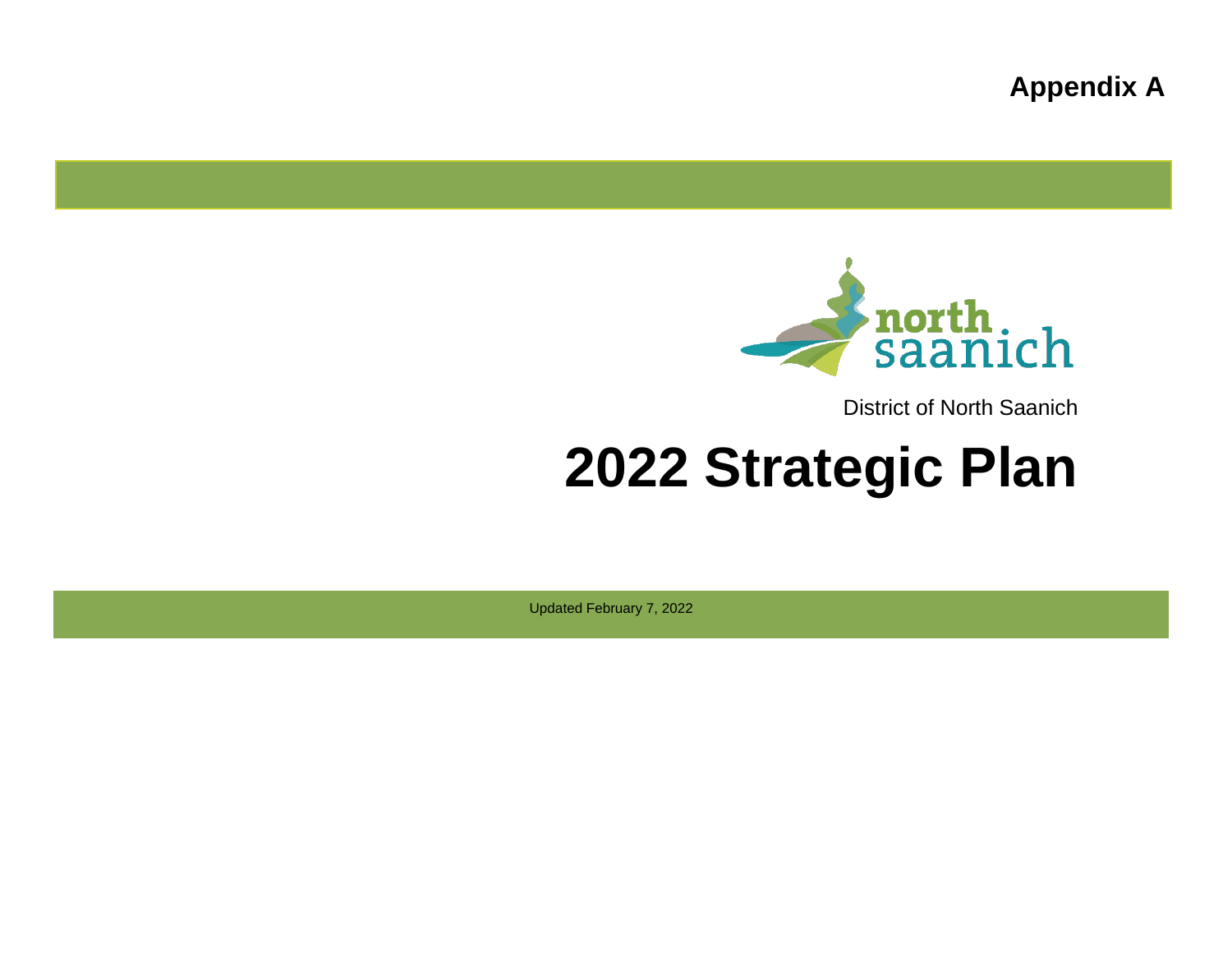# **Context**

This Strategic Plan sets out Council's focus and strategic priorities for the 2022-2025 period and beyond. The Plan is based on many studies, plans, and public input opportunities over the years and we believe the Plan's directions and priorities reflect the overall will of the community we serve.

As we learn more from the community, our staff, Commissions and Committees, the Strategic Plan will be enhanced and modified as required by Council. Over time the Plan will be reviewed and updated to ensure consistency with emerging plans and related strategic decisions. Strategic planning is a Councildriven process that is supported by staff. The Strategic Plan is a working document developed with input from all members of Council and senior management. An initial planning workshop is held early in the first year of a newly elected Council and annual workshops are held to review and update the Plan. The most recent revision of the plan was adopted by Council on February 7, 2022.

The Strategic Plan is an "umbrella policy" that sets the context for all that we do and helps to align specific plans having to do with finance, land use, solid waste, information technology, infrastructure and parks. It also provides the basis for department business plans and annual budget submissions. The Plan focuses on new objectives; however, it is recognized and acknowledged that the vast majority of the District's resources are devoted to its core services, including infrastructure maintenance, Planning & Community Services, parks, trails, Emergency Services protection, emergency preparedness, financial services, administration, and information management.

> Mayor Geoff Orr Councillor Heather Gartshore Councillor Jack McClintock Councillor Patricia Pearson Councillor Brett Smyth Councillor Celia Stock Councillor Murray Weisenberger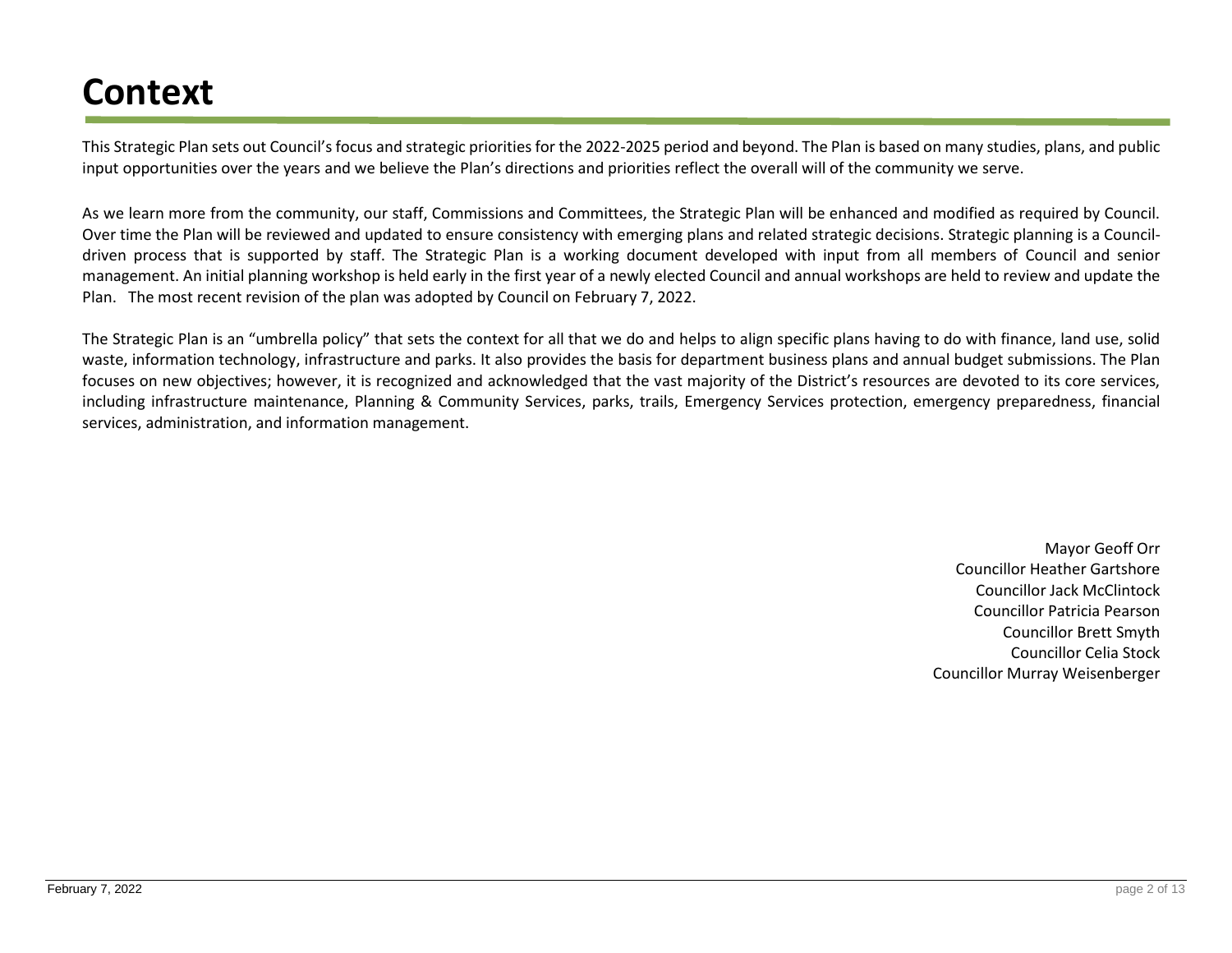# **Our Focus**

### **Vision**

Council and staff of the District of North Saanich are guided by vision elements that have emerged from significant community review and discussion and are drawn from the Official Community Plan.

The future will ensure that:

- 1. diverse neighbourhoods are respected and supported;
- 2. rural, marine and agricultural resources are protected, maintained, and enhanced;
- 3. the needs and priorities of our community are supported;
- 4. the arts are supported;
- 5. the community is inclusive, accessible and culturally vibrant;
- 6. suitable, appropriately located economic activity is supported;
- 7. efficient levels of service commensurate with appropriate taxation are established;
- 8. natural environments are protected, and a commitment is made to the preservation and enhancement of regionally significant green and blue spaces; and
- 9. North Saanich is a sustainable community that plans for the potential impacts of climate change.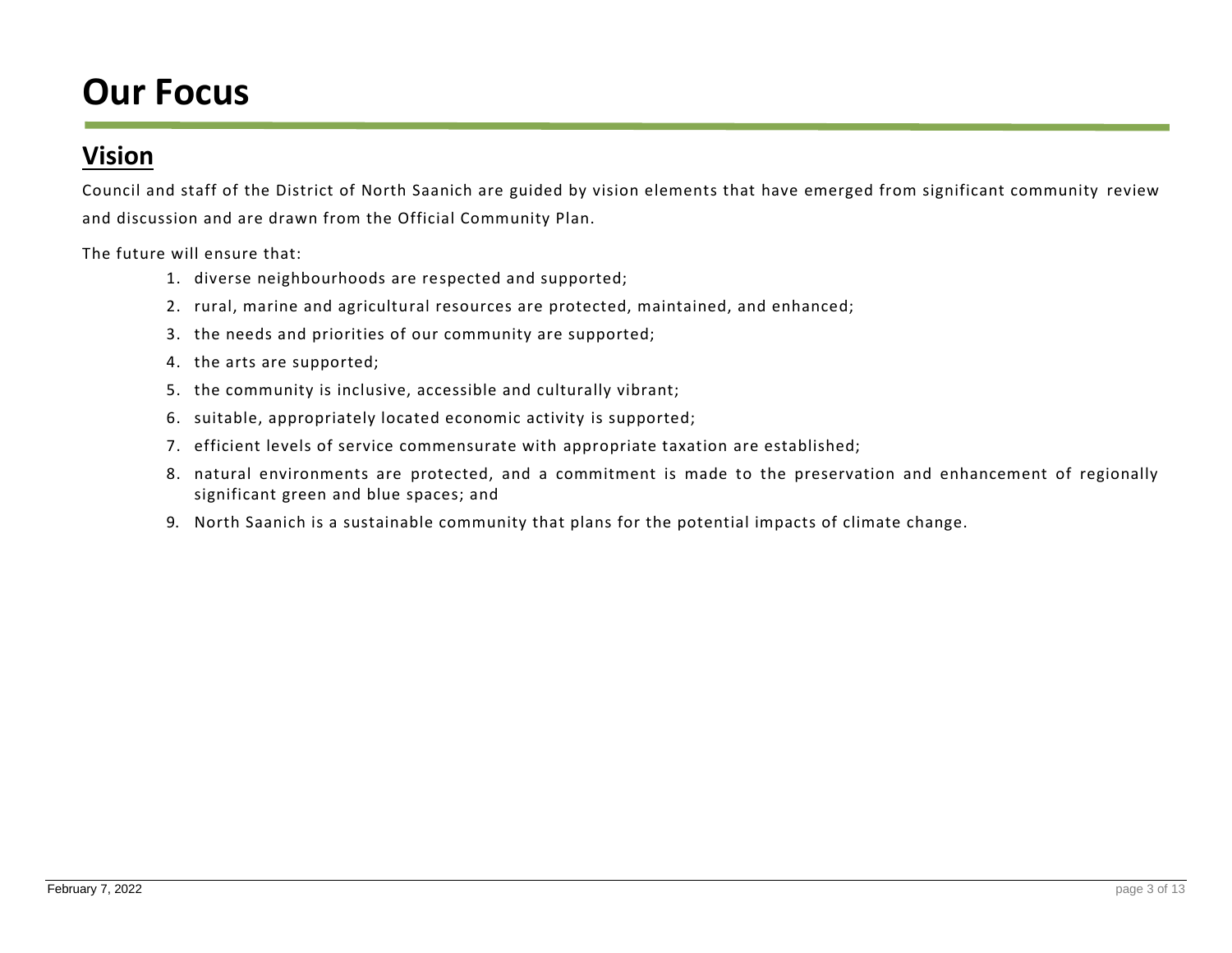### **Mission**

The mission of the Direct of North Saanich is to provide leadership and good governance that reflect the community vision and protects, promotes and enhances a safe and diverse community for current and future generations.

The Municipal Purposes outlined in the *Community Charter* further detail the purposes of the District of North Saanich:

Section 7. The purposes of a municipality include

- (a) providing for good government of its community,
- (b) providing for services, laws and other matters for community benefit,
- (c) providing for stewardship of the public assets of its community, and
- (d) fostering the economic, social and environmental well-being of its community.

### **Reconciliation**

Council acknowledges the District of North Saanich exists within the Traditional Territo ries of Coast Salish peoples and is committed to respectfully and appropriately engaging First Nations communities in matters of common interest.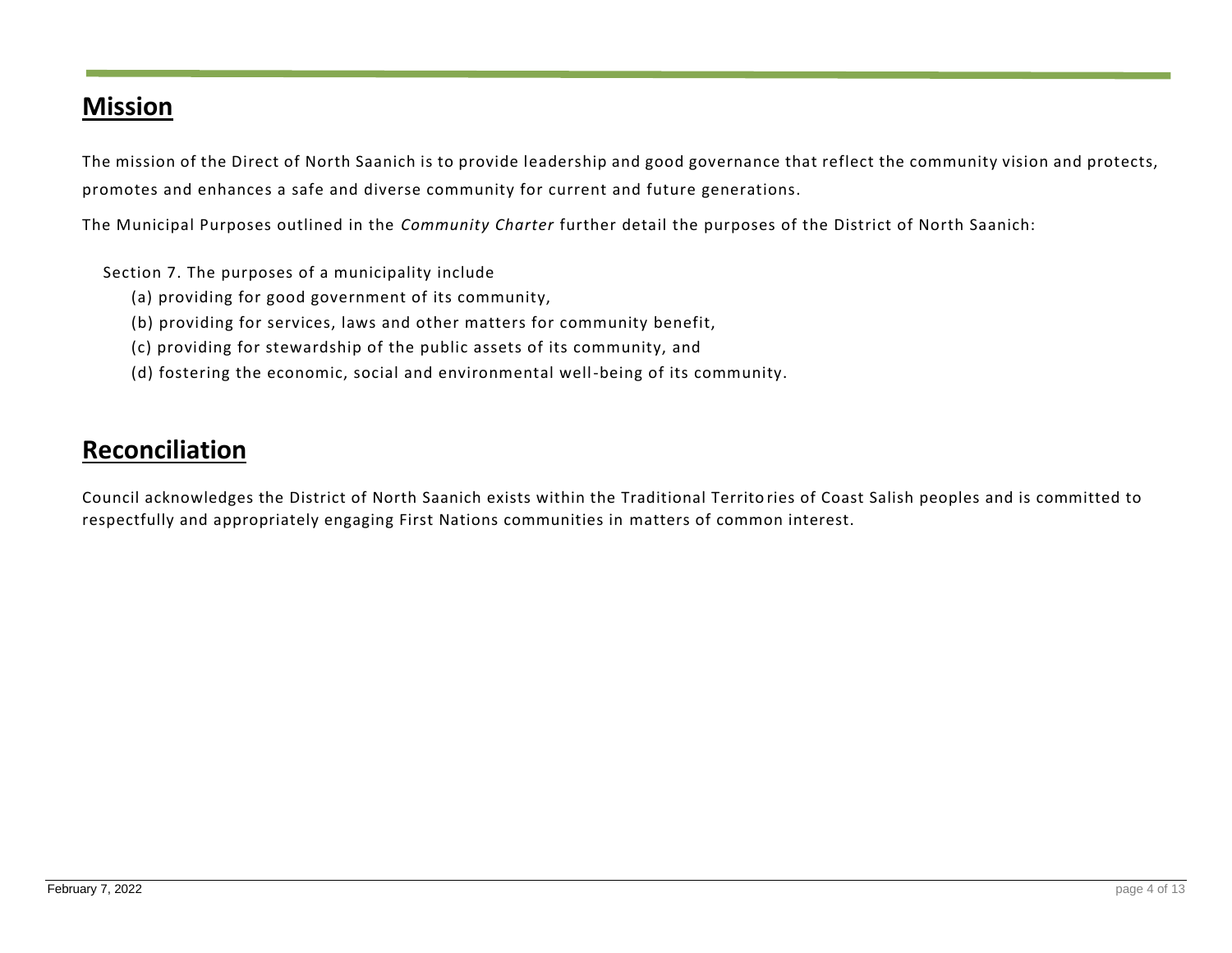### **CORE SERVICES**

The Strategic Plan focuses on new objectives; however, it is recognized and acknowledged that the vast majority of the District's resources are devoted to its core services,

Within the means of District taxpayers, we are committed to meeting or exceeding public expectations in each of the following service areas:

- 1. governance leadership supported by volunteer Commissions/Committees and public consultation;
- 2. community planning for housing, economic development, heritage, arts and culture, and agriculture;
- 3. Emergency Services, police and emergency preparedness;
- 4. public works and Infrastructure Services;
- 5. parks, trails and preservation of green space;
- 6. environmental stewardship and protection;
- 7. joint recreation services with Peninsula Recreation Commission;
- 8. accountable financial and administrative services with a focus on performance management across all functions; and
- 9. effective communication with the public.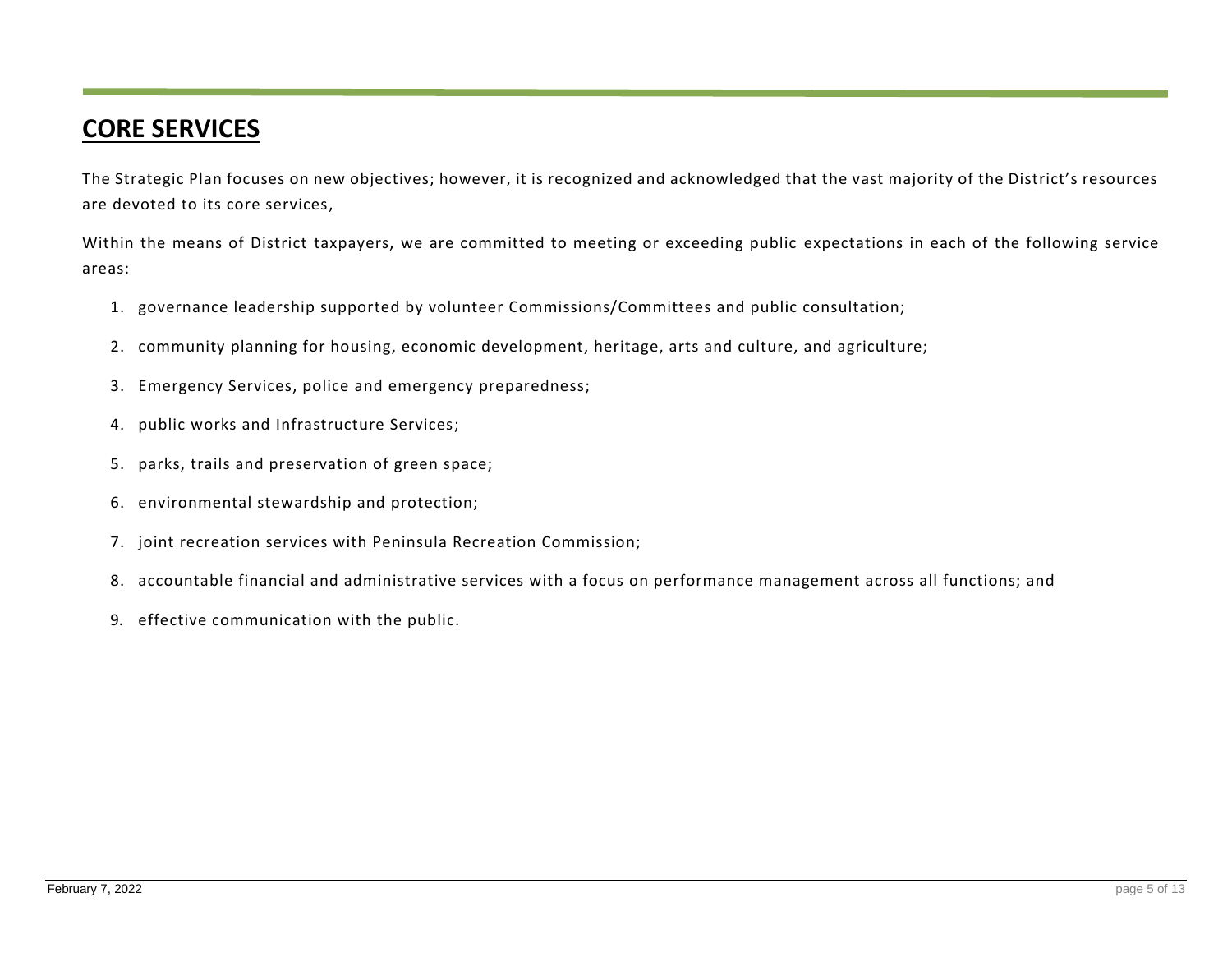# **VALUES AND OPERATING PHILOSOPHY**

The District of North Saanich Council and staff will:

- 1. be ethical, open, honest and fair;
- 2. provide excellent customer service;
- 3. collaborate as a strong team and promote constructive relationships at the local and regional level;
- 4. make decisions that reflect the overall will and best interests of our community;
- 5. be consistent in application of policy, bylaws and regulations;
- 6. be flexible, innovative and progressive in our efforts to improve results while being tolerant of appropriate risks;
- 7. ensure outstanding stewardship of public assets and the environment;
- 8. be supportive of the community's strong volunteer ethic; and
- 9. be respectful of neighbourhood issues.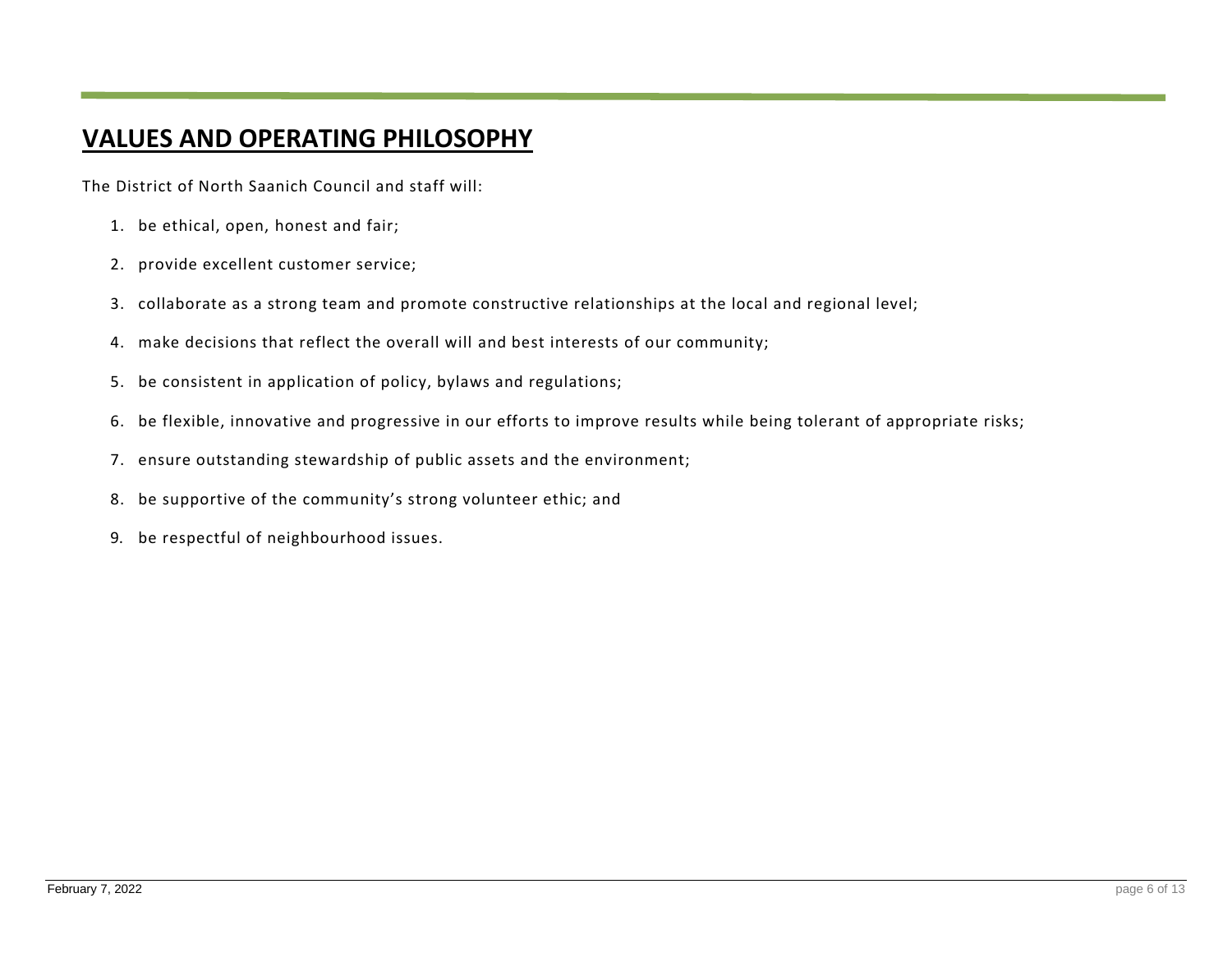# **Strategic Priorities**

Strategic Priorities are overarching directions that guide the District's efforts towards realizing our vision. In selecting the five priorities, Council focused on the need to demonstrate our commitment to our rural and marine character, the importance of maintaining a strong sense of community, and the challenges of delivering quality services at a reasonable cost to the taxpayer.

The five strategic priorities area shown in the following illustration; each priority is further detailed on the following pages.



Each Strategic Priority is accompanied by a table that details goals and specific projects and initiatives to be initiated in the 2022- 2025 period.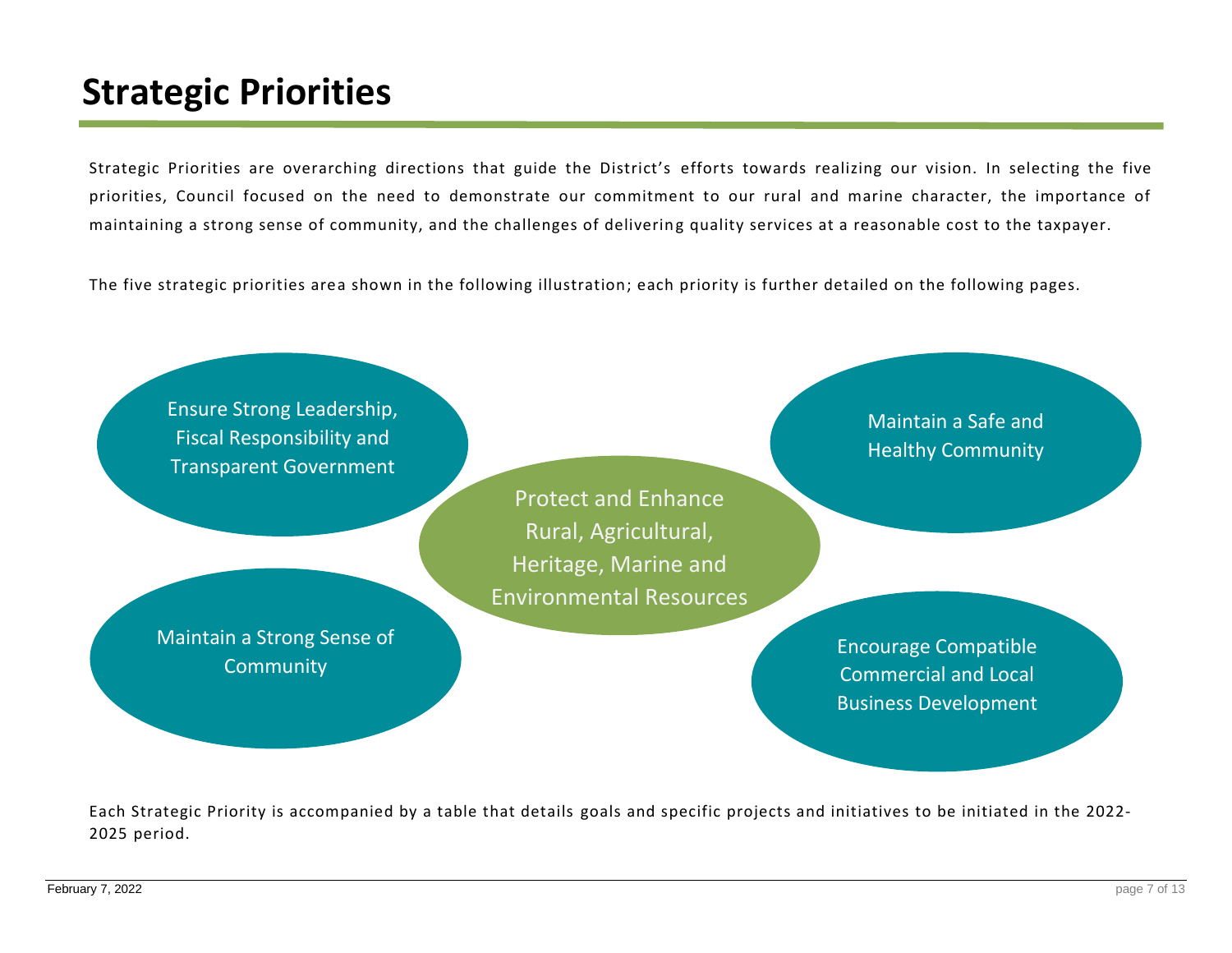# **District of North Saanich 2022-2025 Strategic Plan**

#### **SP1: Protect and Enhance Rural, Agricultural, Heritage, Marine and Environmental Resources**

North Saanich residents are proud and protective of their special place and unique environments. Through our participation with the Capital Regional District we continue to work with the Regional Growth Strategy. In concert with the Green/Blue Spaces Strategy, the District is commit ted to protecting and enhancing sensitive and significant land and marine environments. Further, the District is committed to prot ecting and enhancing its rural, agricultural and heritage roots and lifestyle. The District is committed to reducing greenhouse gas emissions and related costs to address climate change.

- Preserve and protect significant and sensitive environmental areas and ecosystems
- Preserve and protect sensitive marine and inter-tidal habitats
- Mitigate climate change impacts
- Enhance parks and trails

| <b>Projects &amp; Initiatives</b>                                                                                     | <b>Timeline</b> | <b>Lead</b><br><b>Department</b> |
|-----------------------------------------------------------------------------------------------------------------------|-----------------|----------------------------------|
| Review and Update Parks Plan including                                                                                | 2022-23         | IS                               |
| prioritize beach access improvements including parking<br>review service levels<br>future development of Jubilee Park |                 |                                  |
| Review Tree Bylaw UNDERWAY, completion expected before June 30, 2022                                                  | 2022            | <b>PCS</b>                       |
| Staff to prepare a discussion paper on natural asset management: financial & ecological                               | 2023            | IS                               |
| (ecological asset management to be part of the Parks Plan)                                                            |                 |                                  |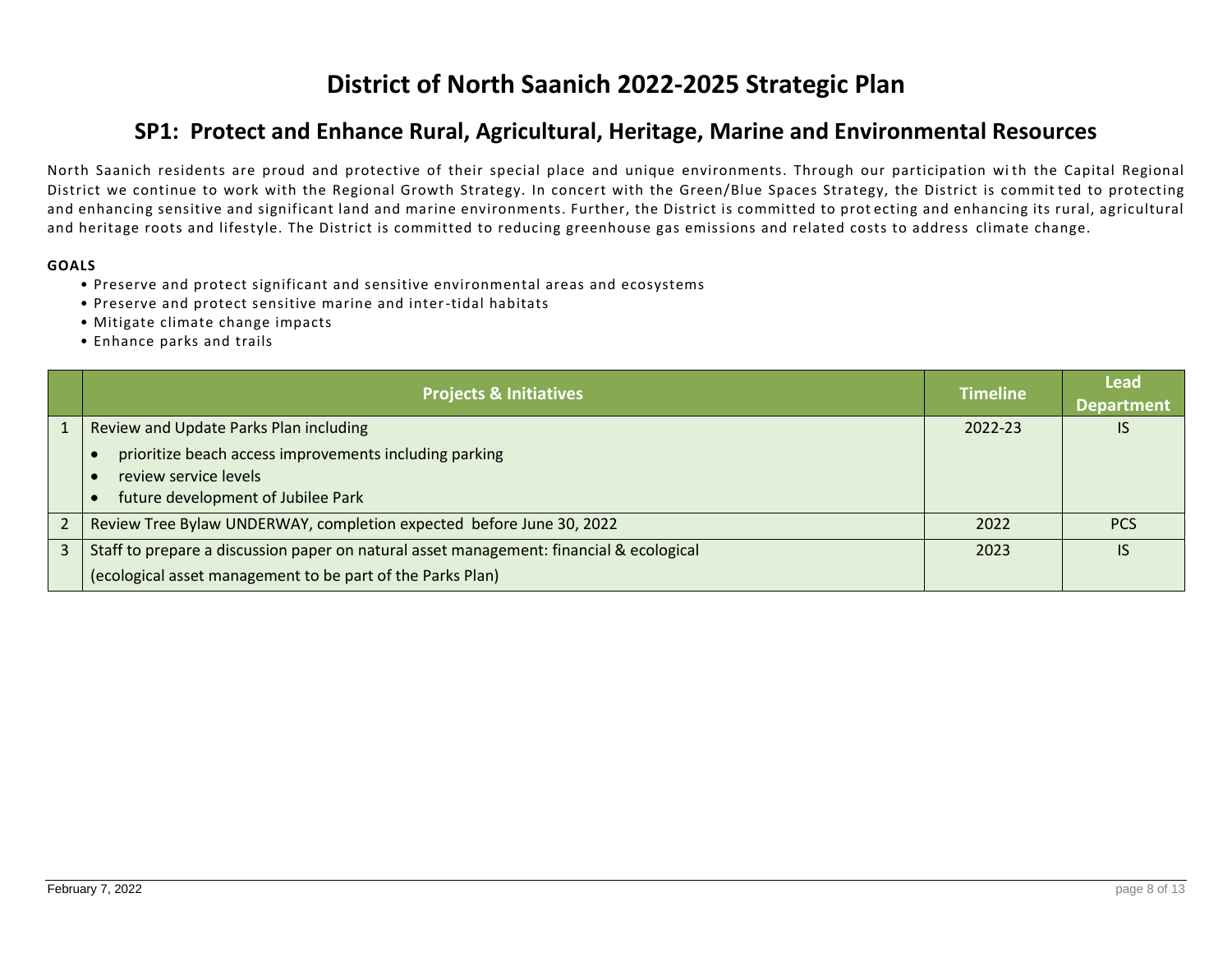#### **SP 2: Maintain a Safe and Healthy Community**

North Saanich residents expect their municipal government to take steps to ensure public and environmental safety and health issues are add ressed through provision of appropriate infrastructure and services such as water quality, liquid and solid waste management, safe roads, police, fire and emergency medical services. The key challenge in a small municipality with extensive rural areas is to determine the appropriate balan ce amongst owner provision of services (e.g. septic systems), partnership provision with neighbouring jurisdictions (Saanich Peninsula Unified Sewer Treatment, RCMP, Peninsula Emergency Measures Organization, Panorama Recreation), and direct municipal provision (North Saanich Volunteer Fire Departmen t).

- Protect resident safety and be prepared for emergencies
- Encourage and support active lifestyles

|                | <b>Projects &amp; Initiatives</b>                                                                                                | <b>Timeline</b> | <b>Lead</b><br><b>Department</b> |
|----------------|----------------------------------------------------------------------------------------------------------------------------------|-----------------|----------------------------------|
|                | <b>Create Long-Term Plan for Emergency Services</b>                                                                              | 2022            | ES                               |
|                | Staff to prepare a report to address the benefits and costs of green resources and outdoor burning (approach report)             | 2022-23         | PCS/IS/ES                        |
| 3              | Identify truck and bus routes on District roads                                                                                  | 2023            |                                  |
| $\overline{4}$ | Staff to report to Council on the scope and resources required to amend the Animal Control Bylaw to enable:<br>licensing of cats | 2023            | <b>PCS</b>                       |
|                | regulation of feeding of wildlife                                                                                                |                 |                                  |
|                | Set realistic goal year for carbon neutrality and develop plan for reaching it UNDERWAY, part of OCP                             | 2022            | <b>PCS</b>                       |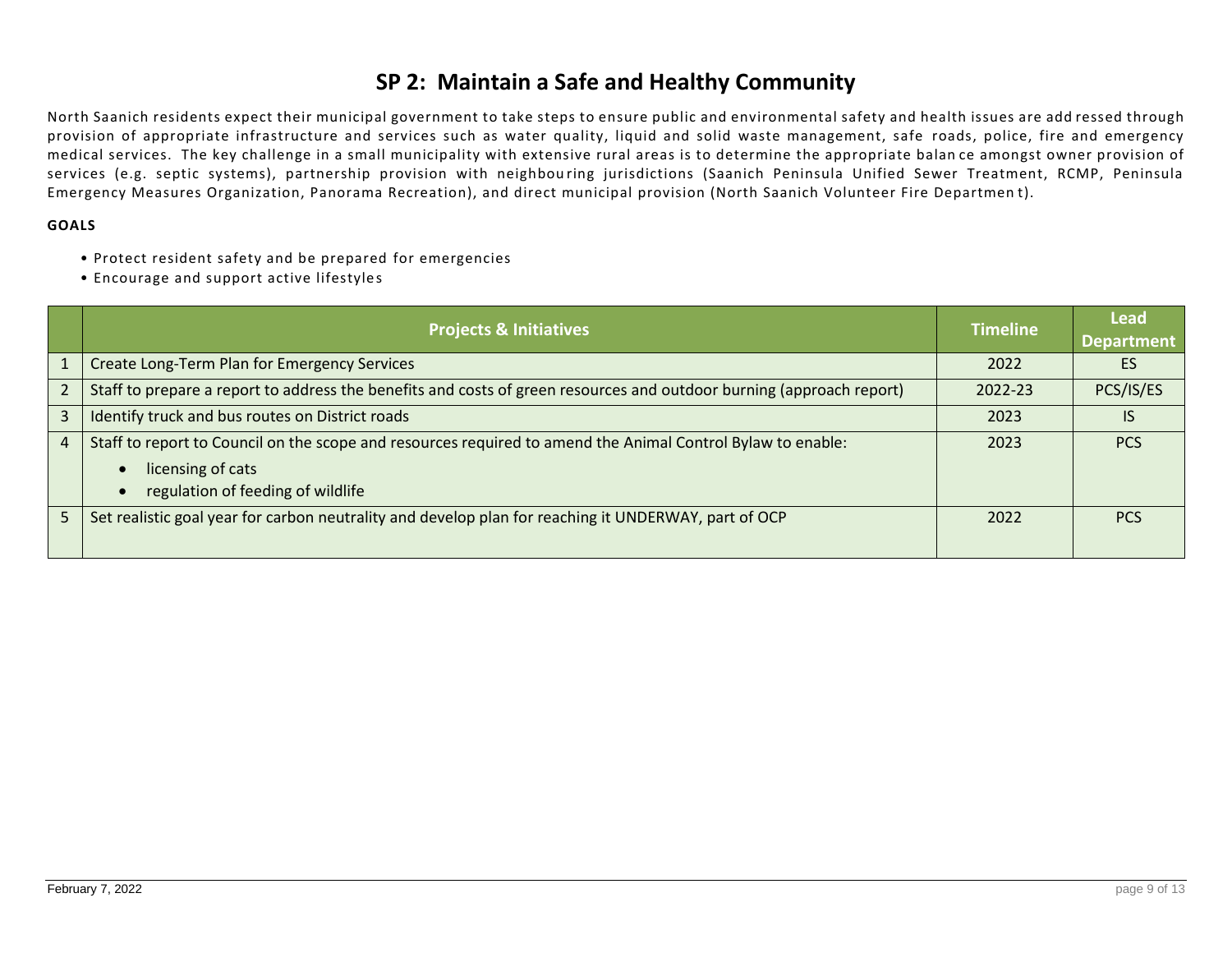#### **SP 3: Encourage Compatible Commercial and Local Business Development**

Local government has been given the mandate to foster the economic, social and environmental well -being of its community. The vision that guides this strategic plan makes it clear that North Saanich is interested in economic development that complements ou r rural and marine characteristics and our commitment to protection of the natural environment. Our motivators are to support our agricultural economy, encourage approp riate business development at the Airport and facilitate limited commercial development desired by our neighbourhoods. In addition, we must ensure the economic viability of the District through a balanced, sustainable tax base.

- An operating environment supportive of local business
- A vibrant and sustainable agricultural economy

| <b>Projects &amp; Initiatives</b>                          | <b>Timeline</b> | Lead<br><b>Department</b> |
|------------------------------------------------------------|-----------------|---------------------------|
| Review Home/Business Occupation permitted uses/regulations | 2023            | <b>PCS</b>                |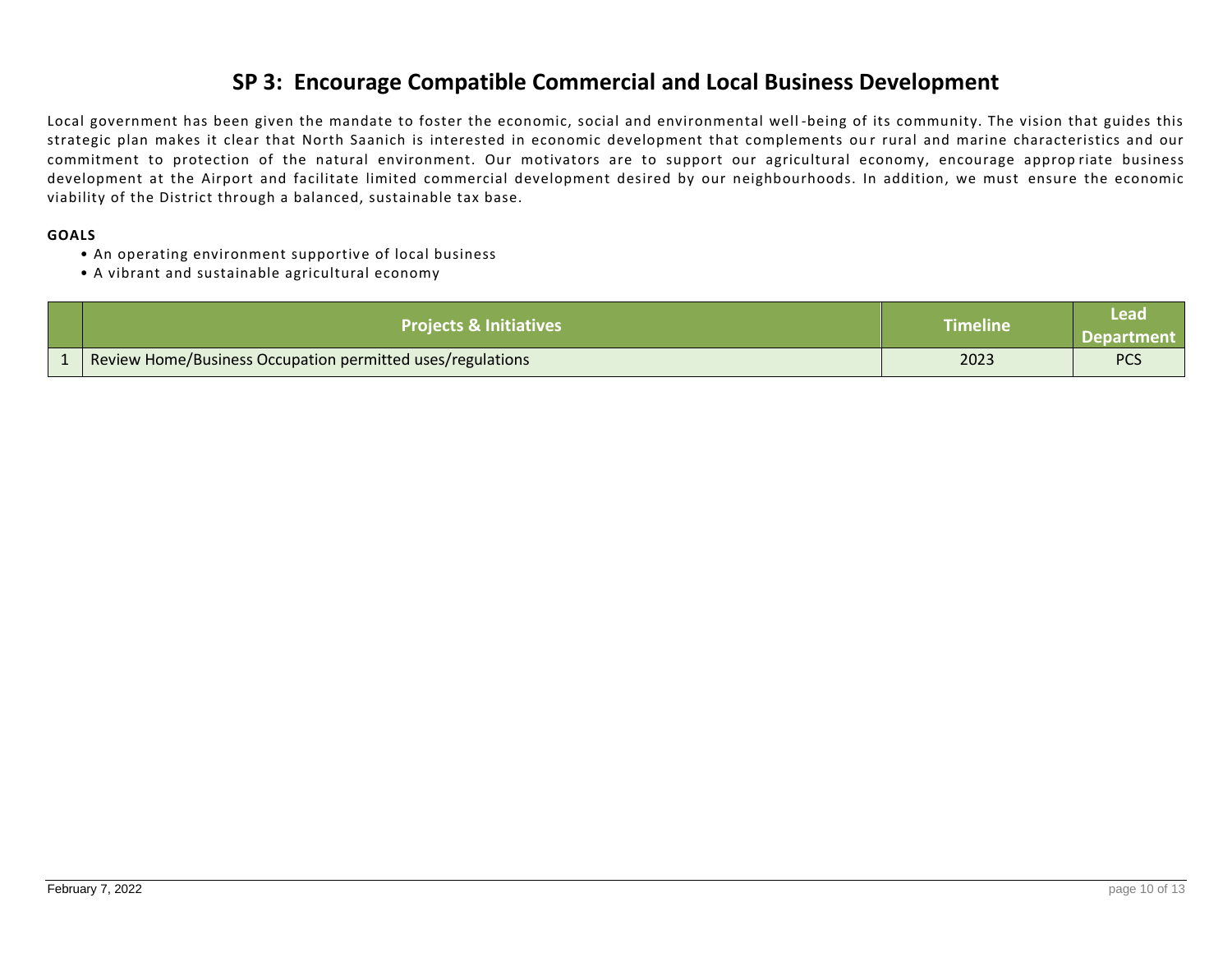#### **SP 4: Maintain a Strong Sense of Community**

North Saanich is comprised of established neighbourhoods: the South -East Quadrant/Dean Park, Ardmore, Lands End/Curtis Point and Deep Cove. We support pride in the community that includes respect for diversity, support for the unique requirements of each n eighbourhood, and celebration of the quality of the life we share together.

- A strong sense of pride, identity and belonging in North Saanich
- Engaging the community
- Housing policies that support local and regional demand
- Positive and constructive relations with First Nations

|                | <b>Projects &amp; Initiatives</b>                                                                                                                            | <b>Timeline</b> | <b>Lead</b><br><b>Department</b> |
|----------------|--------------------------------------------------------------------------------------------------------------------------------------------------------------|-----------------|----------------------------------|
| 1              | Review Library Services in North Saanich                                                                                                                     | 2023            | <b>PCS</b>                       |
|                | staff report back on VIRL vs. GVPL 2023 - to coordinate study jointly with Sidney<br>staff report back on possible Panorama location - To follow above study |                 |                                  |
| $\overline{2}$ | Hold community events and consider:                                                                                                                          | 2023            | <b>CS</b>                        |
|                | Developing a "Welcome Program" for new residents                                                                                                             |                 |                                  |
|                | New Year's Levee                                                                                                                                             |                 |                                  |
| $\overline{3}$ | OCP Review & update including:                                                                                                                               | $2020 - 2023$   | <b>PCS</b>                       |
|                | Review boundaries re: Areas 1 & 2 Bylaw 1352 & area planning                                                                                                 | 3 year process  |                                  |
|                | Review guest cottages on small properties policy/zoning                                                                                                      |                 |                                  |
|                | Address climate change impacts including sea level rise planning                                                                                             |                 |                                  |
|                | Advance policies to guide marine & shoreline development                                                                                                     |                 |                                  |
|                | Review marine task force recommendations                                                                                                                     |                 |                                  |
|                | Prepare policy for decommissioning of illegal secondary suites                                                                                               | 2024            | <b>PCS</b>                       |
| 5              | Examine impacts of short-term vacation rentals on housing                                                                                                    | 2024            | <b>PCS</b>                       |
| 6              | Review and update zoning bylaw (including marina structures)                                                                                                 | Post OCP update | <b>PCS</b>                       |
|                |                                                                                                                                                              | 2024            |                                  |
|                | Work together with local bands to enhance communications with First Nations                                                                                  | Ongoing         | <b>CS</b>                        |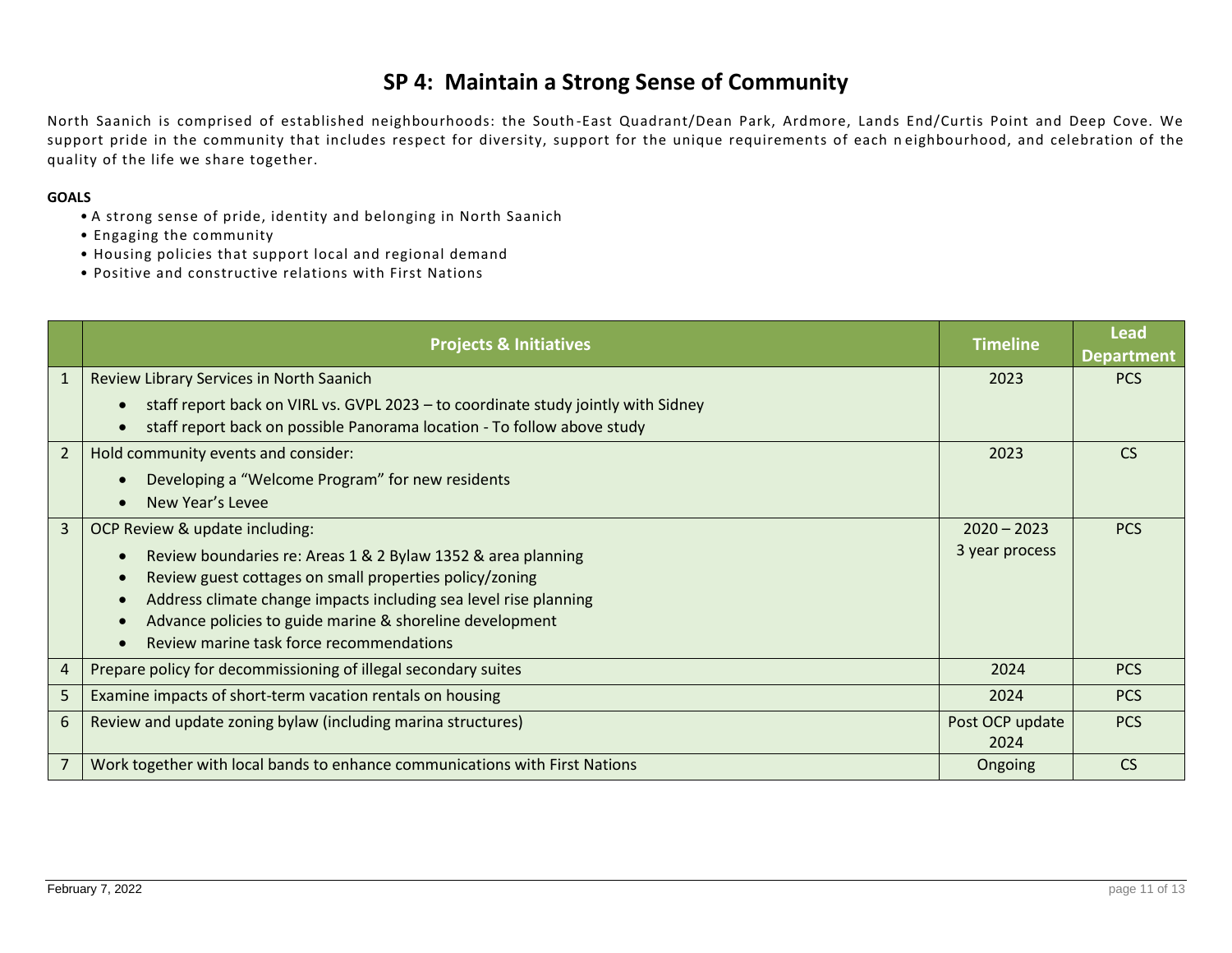#### **SP 5: Ensure Strong Leadership, Fiscal Responsibility and Transparent Government**

Our municipal mission and operating philosophy statements call for progressive leadership, service excellence, and outstandin g stewardship of public assets.

- Efficient and cost effective management of corporate assets and financial services
- Efficient and effective administrative and regulatory processes.
- Effective governance and leadership
- Be an employer of choice

| <b>Projects &amp; Initiatives</b>                                | <b>Timeline</b> | Lead<br>Department |
|------------------------------------------------------------------|-----------------|--------------------|
| Review and update Subdivision Bylaw including:                   | 2022            | <b>PCS</b>         |
| Subdivision notifications policy review & monitoring of impacts  |                 |                    |
| Finalize service agreements with First Nations UNDERWAY          | Ongoing         |                    |
| Review of MOU with Airport Authority (Align with Land Use Bylaw) | 2023            | <b>PCS</b>         |